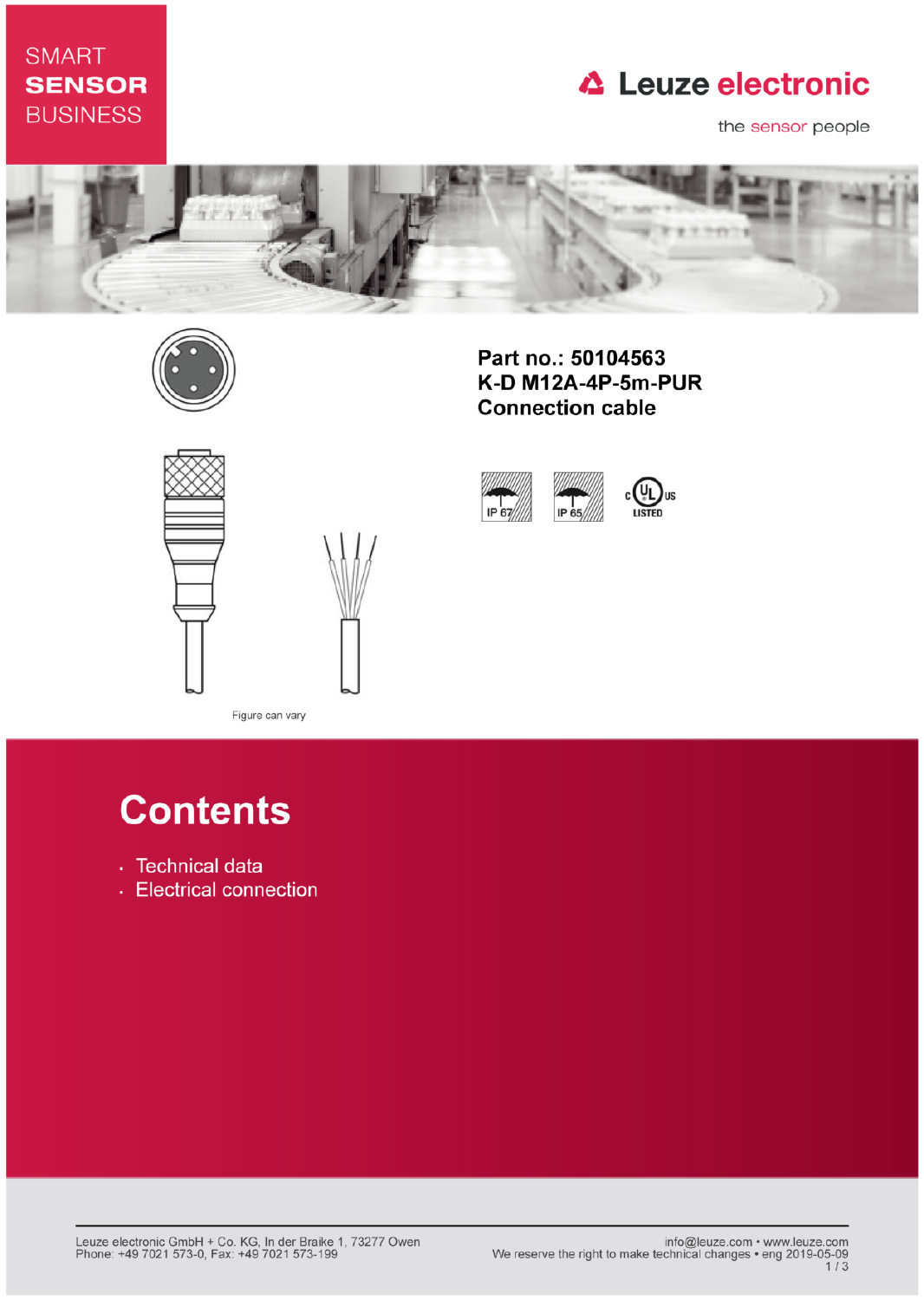#### Part no.: 50104563 – K-D M12A-4P-5m-PUR – Connection cable

#### **Technical data**

| <b>Electrical data</b>                         |                                                                                                                                                                                                                            |
|------------------------------------------------|----------------------------------------------------------------------------------------------------------------------------------------------------------------------------------------------------------------------------|
| <b>Performance data</b>                        |                                                                                                                                                                                                                            |
| Operating voltage                              | Max. 250 V AC/DC                                                                                                                                                                                                           |
|                                                |                                                                                                                                                                                                                            |
| <b>Connection</b>                              |                                                                                                                                                                                                                            |
| <b>Connection 1</b>                            |                                                                                                                                                                                                                            |
| Type of connection                             | Connector                                                                                                                                                                                                                  |
| Thread size                                    | M <sub>12</sub>                                                                                                                                                                                                            |
| <b>Type</b>                                    | Female                                                                                                                                                                                                                     |
| Handle body material                           | <b>PUR</b>                                                                                                                                                                                                                 |
| No. of pins                                    | 4-pin                                                                                                                                                                                                                      |
| Encoding                                       | A-coded                                                                                                                                                                                                                    |
| Design                                         | Axial                                                                                                                                                                                                                      |
| Lock                                           | Screw fitting, nickel-plated diecast zinc, recommended torque 0.6<br>Nm, self-locking                                                                                                                                      |
| <b>Connection 2</b>                            |                                                                                                                                                                                                                            |
| Type of connection                             | Open end                                                                                                                                                                                                                   |
| <b>Cable properties</b>                        |                                                                                                                                                                                                                            |
| Number of conductors                           | 4 Piece(s)                                                                                                                                                                                                                 |
| Wire cross section                             | $0.34 \, \text{mm}^2$                                                                                                                                                                                                      |
| <b>AWG</b>                                     | 22                                                                                                                                                                                                                         |
| Sheathing color                                | <b>Black</b>                                                                                                                                                                                                               |
| Shielded                                       | <b>No</b>                                                                                                                                                                                                                  |
| Silicone-free                                  | Yes                                                                                                                                                                                                                        |
| Cable design                                   | Connection cable (open on one end)                                                                                                                                                                                         |
| Cable diameter (external)                      | 4.7 mm                                                                                                                                                                                                                     |
| Cable length                                   | 5,000 mm                                                                                                                                                                                                                   |
| Sheathing material                             | <b>PUR</b>                                                                                                                                                                                                                 |
| Wire insulation                                | PP                                                                                                                                                                                                                         |
| Traverse rate                                  | Max. 3.3 m/s with horiz. traverse path of 5m and and max. accelera-<br>tion of $5m/s^2$                                                                                                                                    |
| Suitability for drag chains                    | Yes                                                                                                                                                                                                                        |
| Properties of the outer sheathing              | Free of CFC, cadmium, silicone, halogen and lead, matt, low-<br>adhesion, abrasion-resistant, easily machine-processable                                                                                                   |
| Resistance of the outer sheathing              | Hydrolysis and microbe resistant, good oil, gasoline and chemical<br>resistance in accordance with VDE 0472 part 803 test B, flame re-<br>tardant in accordance with UL 1581 VW1 / CSA FT1 / IEC 60332-1,<br>IEC 60332-2-2 |
| Torsion suitability                            | ±180° / m (max. 2 mio. cycles with 35 cycles / min)                                                                                                                                                                        |
|                                                |                                                                                                                                                                                                                            |
| <b>Mechanical data</b>                         |                                                                                                                                                                                                                            |
| Bending cycles                                 | 5,000,000 Piece(s)                                                                                                                                                                                                         |
| Bending radius, flexible laying, min.          | Min. 10 x cable diameter                                                                                                                                                                                                   |
| Bending radius, stationary laying, min.        | Min. 5 x cable diameter                                                                                                                                                                                                    |
|                                                |                                                                                                                                                                                                                            |
| <b>Environmental data</b>                      |                                                                                                                                                                                                                            |
| Ambient temperature, operation, flexible use   | -25  80 °C                                                                                                                                                                                                                 |
| Ambient temperature, operation, stationary use | -40  80 °C                                                                                                                                                                                                                 |
|                                                |                                                                                                                                                                                                                            |